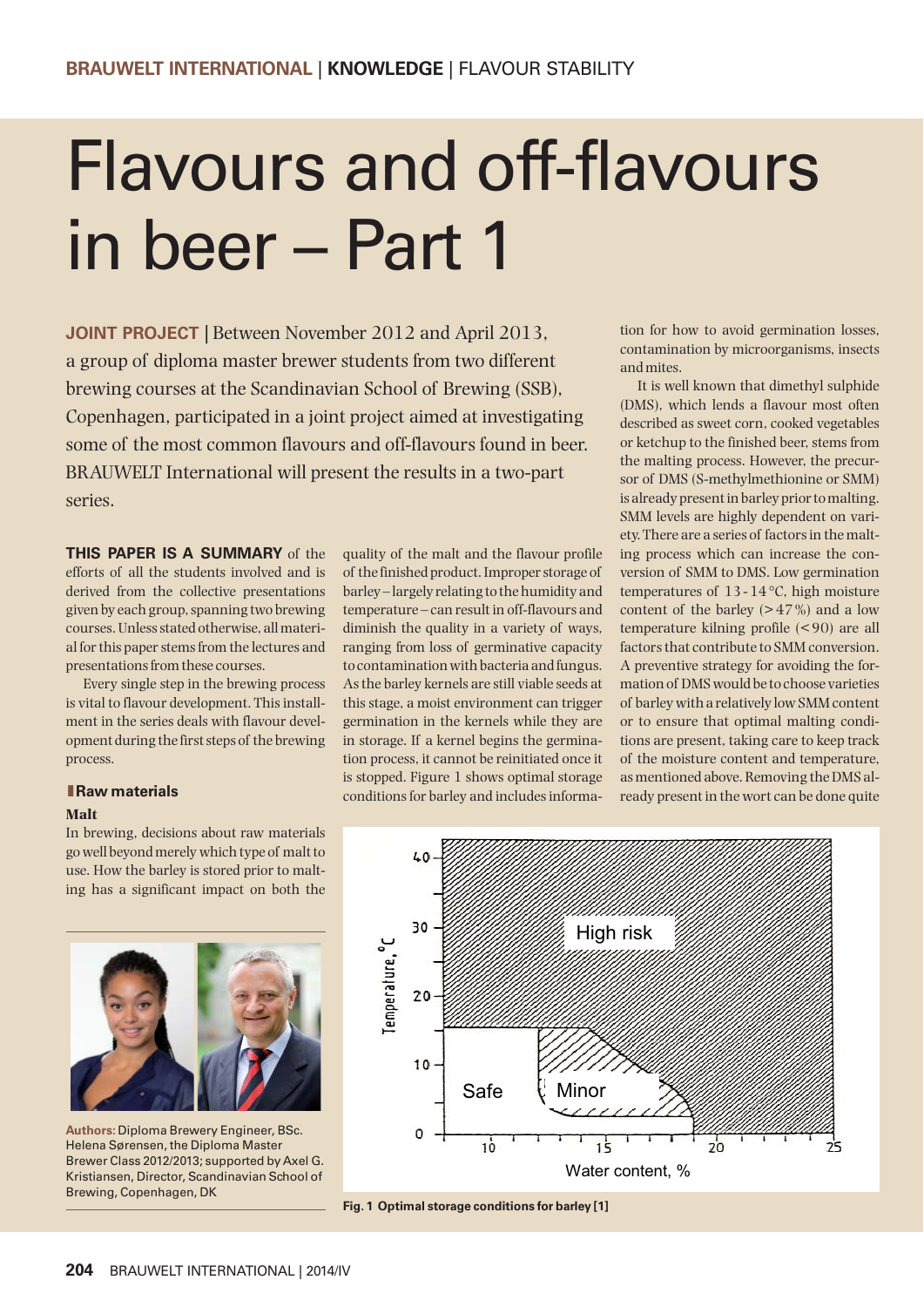

**Fig. 2 Chemical reaction mechanism of DMS**

easily by boiling the wort for an adequate amount of time. In doing so, the DMS reacts with oxygen and is catalysed by heat, forming the compound dimethyl sulphoxide (DMSO). If this compound is not removed, it can impart a garlic-like flavour to the finished beer. Any DMS and DMSO in the wort evaporate over the duration of the boil, effectively removing them from the wort and the finished beer. The mechanism by which DMS is produced is shown in figure 2 [1].

#### **Hop storage**

After harvesting, it is imperative that hops be stabilised as quickly as possible to avoid spoilage. Hops can be stabilised through processes such as drying and pressing (to avoid oxidation by removing excess air from between the cones) as well as through further process steps, for example, pelletisation and/or packaging under a nitrogenrich atmosphere, in order to reduce contact with oxygen. The primary reason for stabilising hops is that both moisture and oxygen diminish their quality and bring about the slow degradation of the alpha-acids in the lupulin glands. Furthermore, the application of heat dramatically increases the oxidation rate in hops. One of the alpha acids, humulone, contains a side-group called isovaleryl. When this acid undergoes degradation, it loses its isovaleryl group, which then reacts with any oxygen that may be present, forming isovaleric acid. This compound imparts a cheese-like, sour odour and flavour to the beer, frequently described as "cheesy feet" – not particularly pleasant.

#### **Brewing liquor**

As water makes up the vast majority of beer, it is important to ensure that the brewing liquor is of a sufficient quality. For instance, metallic, salty, alkaline, and chlorophenolic off-flavours are all caused by contamination of the brewing liquor in some part of the process. A metallic flavour is usually caused by contamination with iron, which may be attributable to rusting equipment (poor quality), additives, water with a high iron content, low quality kieselguhr, etc. However, in some cases, a metallic flavour may also be caused by improperly stored grain. Alkaline and chlorophenolic offflavours are slightly more critical in terms of detection, as these are often caused by residues of CIP-detergents from cleaning. To avoid these issues, chemical analysis of brewing liquor should be performed at regular intervals, along with adequate rinsing with pure water after cleaning.

## **Milling, mashing,<br>autering and boiling Milling, mashing,**

In order for the malt enzymes to come into contact with the starchy endosperm of the malt, the malt must be milled. The degree of milling required depends on the malt quality. Less well-modified malts, in which the protein matrix retaining the starch granules has not been fully degraded, require finer milling so that the enzymes can reach the starch granules in order to break them down into sugars. However, in the lautering process, it is important that a portion of the husks remain whole to create the filter bed through which the wort can be clarified. Apart from the risk of clogging the filter bed, finely milled malt particles also increase the amount of tannins in the wort. The subject of tannins and their relationship to the size of malt particles and issues during lautering will be addressed in a later article.

During mashing, the malt enzymes degrade the long-chain starch granules into fermentable sugars and non-fermentable sugars, called limit dextrins, which are created as a result of branching in starch mol $ecules. The malt enzymes  $\alpha$ - and  $\beta$ -amylase$ are incapable of degrading the starch at these branch points and are therefore unable to cleave entire starch molecules into fermentable short-chain sugars. These non-fermentable limit dextrins pose a potential problem for any brewer since they affect the final sweetness and mouthfeel of the finished beer, which in some cases may be considered undesirable. One way to eliminate or reduce the amount of limit dextrins, and thereby increase the quantity of fermentable sugars, is to employ limit dextrinase – an enzyme that is entirely capable of cleaving the branch points of starch and limit dextrins, thus allowing these to be further degraded by the malt enzymes  $\alpha$ - and  $\beta$ -amylase. However, the quantity of limit dextrins is usually so small that not much can be gained in terms of fermentable extract. Degrading the limit dextrins into fermentable sugars means that a brewer achieves greater control over his

**Fig. 3 Hop cone with abundant lupulin glands (the author's photo from a tour to Hopsteiner's hop fields in Yakima, CA, USA)**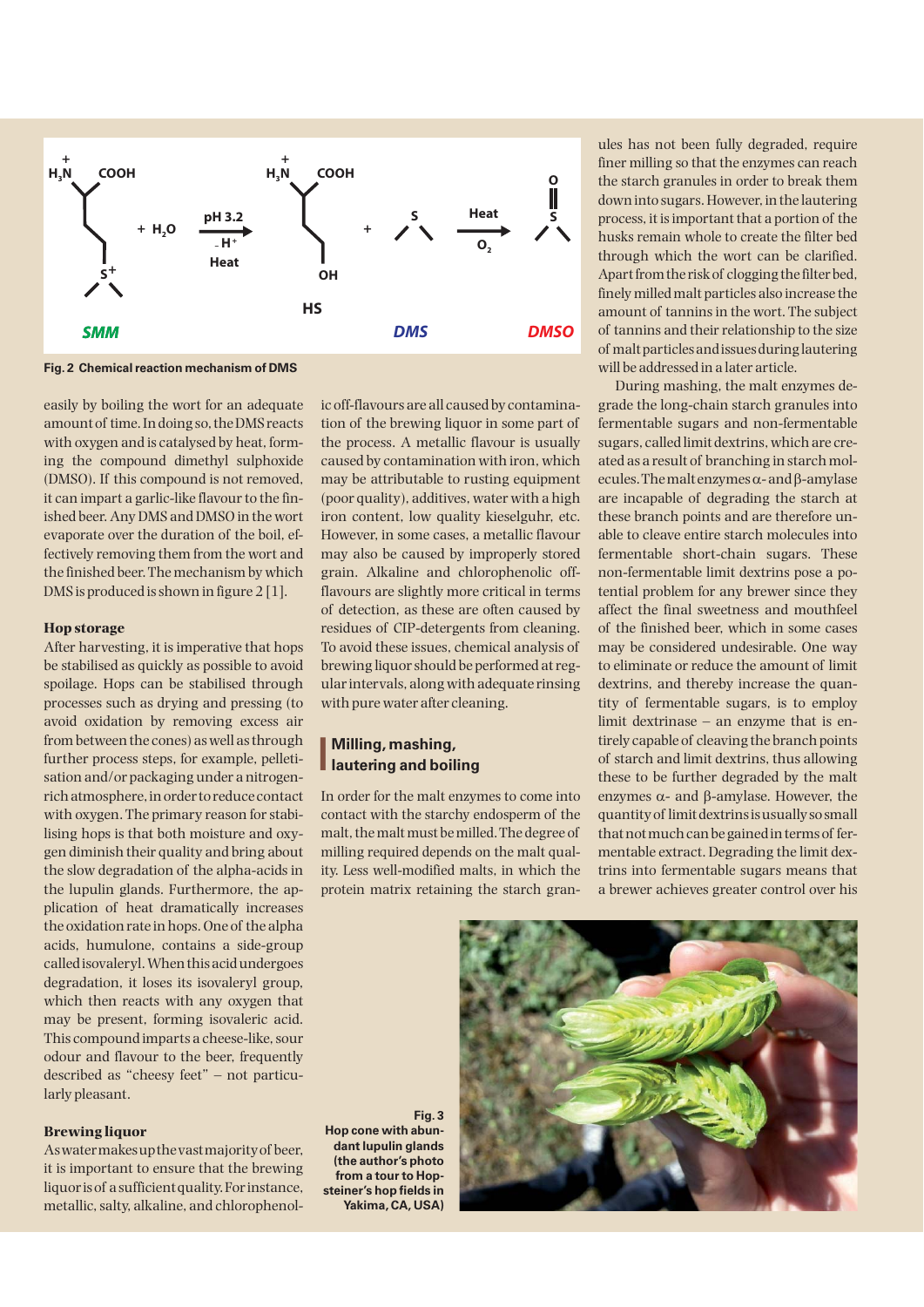### **BRAUWELT INTERNATIONAL** | **KNOWLEDGE** | FLAVOUR STABILITY



**Fig. 4 Metabolic pathways of sulphur compounds in yeast**

product, since brewers regulate the quantity of residual sweetness based on the real degree of attenuation (RDA) which serves as an indication of how much of the sugars originally present in the wort have been fermented. After mashing, the fermentable sugars along with the other wort constituents must be separated from the spent grains.

The filter bed consists of three different layers; fine particles form a loose dough on top, medium heavy particles and husk fragments occupy the middle, and the bottom layer consists of whole husks, larger particles, unmodified starch and proteins. The wort consists mainly of fermentable sugars, amino acids and proteins. As the wort seeps through the various layers of the filter bed, small particles are physically retained in these layers, resulting in a very clear liquid. The application of sparge water serves to extract the sugars and amino acids that may still remain in the filter bed until the desired parameters are met. Although extraction of as much sugar as possible is desired, particularly with high gravity brewing, over-sparging may lead to a variety of flavour-related problems downstream in the brewing process. Oversparging, along with elevated temperatures ( $> 80 - 82$  °C) and a low pH during the lautering process, may cause an increase in the "grainy" flavour. This flavour is derived from the extraction of tannins accompanied by increased astringency from the extraction of polyphenols and anthocyanogens from the malt husks. These same

**Fig. 5 The Diploma Master Brewer Class 2012/2013 visiting Fuglsang in November 2012**